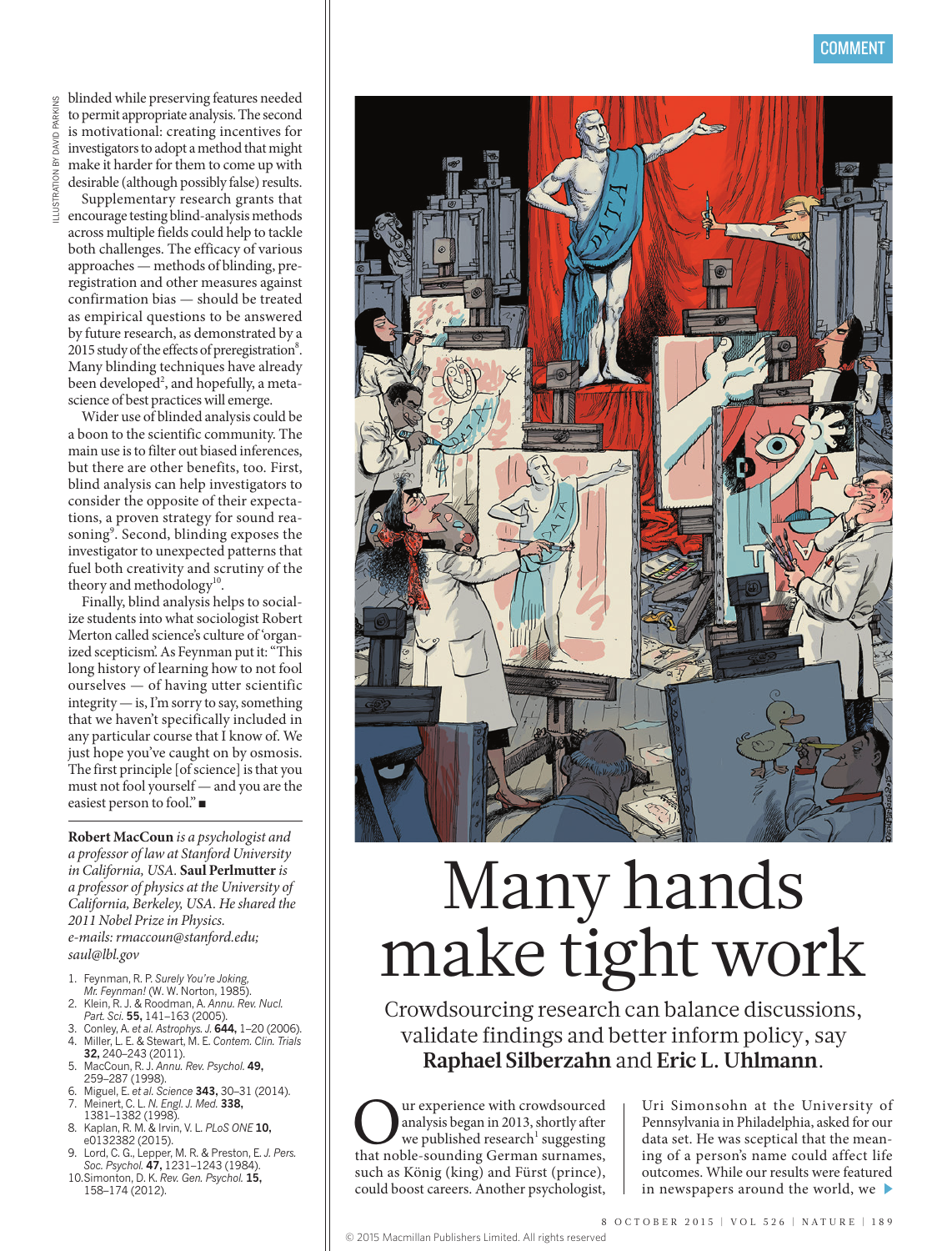awaited Simonsohn's response.

Re-running our analysis yielded the same outcome. But Simonsohn's different (and better) analytical approach showed no connection between a surname such as Kaiser (emperor) and a job in management. Despite our public statements in the media weeks earlier, we had to acknowledge that Simonsohn's technique showing no effect was more accurate. To make this finding public, we wrote a commentary with Simonsohn, in which we contrasted our analytical approaches and presented our joint conclusion<sup>2</sup>.

In analyses run by a single team, researchers take on multiple roles: as inventors who create ideas and hypotheses; as optimistic analysts who scrutinize the data in search of confirmation; and as devil's advocates who try different approaches to reveal flaws in the findings. The very team that invested time and effort in confirmation should subsequently try to make their hard-sought discovery disappear.

We propose an alternative set-up, in which the part of the devil's advocate is played by other research teams.

# THE EXPERIMENT

Last year, we recruited 29 teams of researchers and asked them to answer the same research question with the same data set. Teams approached the data with a wide array of analytical techniques, and obtained highly varied results. Next, we organized rounds of peer feedback, technique refinement and joint discussion to see whether the initial variety could be channelled into a joint conclusion. We found that the overall group consensus was much more tentative than would be expected from a single-team analysis<sup>3</sup>.

The experience convinced us that bringing together many teams of skilled researchers can balance discussions, validate scientific findings and better inform policymakers. Here, we describe how such a crowdsourcing approach can be a useful addition to research.

In many academic disciplines, multiple teams work with the same data set, for instance the World Values Survey data in political science or genome databases in genetics research. However, each team is typically keen to investigate its own questions and search for new phenomena. Thus hypotheses and results are often held close. Only after a conclusion is ready for presentation are methods and outcomes shared with other researchers, leaving limited opportunity for critical discussion.

By contrast, our project set out to enable researchers to exchange methods and refine analyses before forming their conclusions. We asked the teams to approach the same data with the same question: are

# ONE DATA SET, MANY ANALYSTS

Twenty-nine research teams reached a wide variety of conclusions using different methods on the same data set to answer the same question (about football players' skin colour and red cards).



Point estimates and 95% confidence intervals. \*Truncated upper bounds

football (soccer) referees more likely to give red cards to players with dark skin than to players with light skin? This question touches on broad issues, such as how prejudice affects sports and how well the effects of prejudice, as detected in laboratory settings, show up in the real world.

Together with psychologist Brian Nosek, director of the Center for Open Science in Charlottesville, Virginia, and Dan Martin, a graduate student in quantitative psychology at the University of Virginia in Charlottesville, we developed a crowdsourcing methodology to coordinate analysts' efforts. Researchers who signed up for the project held varied opinions about whether an effect existed.

All teams were given the same large data set collected by a sports-statistics firm across four major football leagues. It included referee calls, counts of how often referees encountered each player, and player demographics including team position, height and weight. It also included a rating of players' skin colour. As in most such studies, this ranking was performed manually: two independent coders sorted photographs of players into five categories ranging from 'very light' to 'very dark' skin tone.

The teams independently tested their hypotheses. Each made its own deci-



**O NATURE.COM** For Nature's special collection on reproducibility, see: go.nature.com/huhbyr sions about how to best analyse the data set. We then took an inventory of all the approaches. Each team provided details such as which statistical model they used — everything from Bayesian clustering to logistic

regression and linear modelling — what variables they used and why. Teams' approaches were then anonymized and sent back to all of the researchers without revealing results.

11.5\* 78.7\* SOURCE: REF. 3

REF.

The researchers were asked to rate the validity of each approach and to provide indepth feedback on three approaches. Then we sent participants a document listing all the approaches and associated feedback, and gave teams time to update their analyses. Then the groups documented their analyses and models, which, along with the results, were shared with all teams.

After that, we invited all the researchers to discuss the results through e-mail exchanges. Some approaches were deemed less defensible than others, but no consensus emerged on a single, best approach. After the discussion, we gave researchers the chance to add a note to their individual reports in light of others' work (in other words, to express doubts or confidence about their approach). Finally, we presented the teams' findings in a draft manuscript, which the participants were invited to comment on and modify.

## DIVERSITY OF RESULTS

Of the 29 teams, 20 found a statistically significant correlation between skin colour and red cards (see 'One data set, many analysts'). The median result was that darkskinned players were 1.3 times more likely than light-skinned players to receive red cards. But findings varied enormously, from a slight (and non-significant) tendency for referees to give more red cards to lightskinned players to a strong trend of giving more red cards to dark-skinned players. After reviewing each other's reports, most team leaders concluded that a correlation